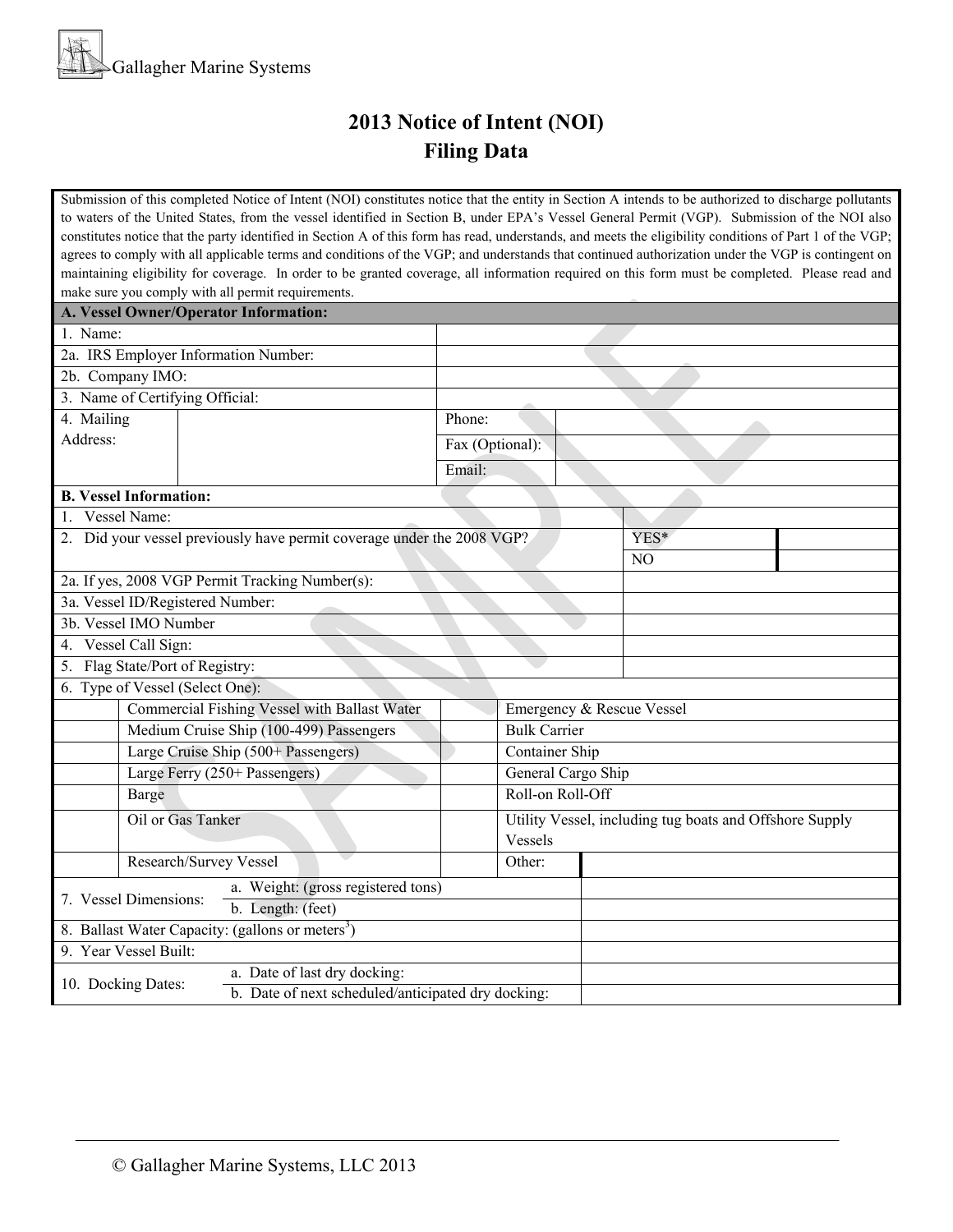| 11. Does vessel currently have, or has ever held, an NPDES permit, other than the VGP, for any part,<br>Yes* |                                          |  |                                           |                                            |                |  |  |  |  |
|--------------------------------------------------------------------------------------------------------------|------------------------------------------|--|-------------------------------------------|--------------------------------------------|----------------|--|--|--|--|
| discharge, or operation of the vessel?                                                                       |                                          |  | N <sub>0</sub>                            |                                            |                |  |  |  |  |
| 11a. If yes, please provide the following                                                                    | Permit Number:                           |  |                                           |                                            |                |  |  |  |  |
| Dates of Coverage:                                                                                           |                                          |  |                                           |                                            |                |  |  |  |  |
|                                                                                                              | Discharges Permitted:                    |  |                                           |                                            |                |  |  |  |  |
| 11b. Is this a transfer of ownership?                                                                        |                                          |  |                                           |                                            | Yes*           |  |  |  |  |
|                                                                                                              |                                          |  |                                           |                                            | N <sub>0</sub> |  |  |  |  |
| If yes, provide date of transfer:                                                                            |                                          |  |                                           |                                            |                |  |  |  |  |
| If yes, provide previous permit tracking number(s):                                                          |                                          |  |                                           |                                            |                |  |  |  |  |
| <b>C. Vessel Voyage Information:</b>                                                                         |                                          |  |                                           |                                            |                |  |  |  |  |
| 1. Home Port and/or Most Frequented US Port:                                                                 |                                          |  |                                           |                                            |                |  |  |  |  |
| 2. US Ports Vessel Anticipates Visiting During Permit                                                        |                                          |  |                                           |                                            |                |  |  |  |  |
| Terms (5 years):                                                                                             |                                          |  |                                           |                                            |                |  |  |  |  |
| 3. Number of Overnight Berths:                                                                               | a. Passengers                            |  |                                           |                                            |                |  |  |  |  |
|                                                                                                              | b. Crew                                  |  |                                           |                                            |                |  |  |  |  |
| 3a. Maximum Capacity:                                                                                        | a. Passengers                            |  |                                           |                                            |                |  |  |  |  |
|                                                                                                              | b. Crew                                  |  |                                           |                                            |                |  |  |  |  |
| 4. Does vessel travel beyond the US EEZ and more than 200 nm from any shore?                                 |                                          |  |                                           | Yes                                        | N <sub>0</sub> |  |  |  |  |
| 5. Is the vessel engaged in Pacific Nearshore Voyages?                                                       |                                          |  | Yes                                       | No                                         |                |  |  |  |  |
| <b>D. Vessel Effluents:</b>                                                                                  |                                          |  |                                           |                                            |                |  |  |  |  |
| 1. Select all applicable discharges vessel may generate:                                                     |                                          |  |                                           |                                            |                |  |  |  |  |
| Deck Washdown and Runoff                                                                                     |                                          |  | Gas Turbine Wash Water                    |                                            |                |  |  |  |  |
|                                                                                                              | Bilgewater/Oily Water Separator Effluent |  |                                           | Graywater                                  |                |  |  |  |  |
| <b>Ballast Water</b>                                                                                         |                                          |  | Motor Gasoline and Compensating Discharge |                                            |                |  |  |  |  |
| Anti-fouling hull coatings                                                                                   |                                          |  |                                           | Non-Oily Machinery Wastewater              |                |  |  |  |  |
|                                                                                                              | Aqueous Film Forming Foams (AFFF)        |  |                                           | Refrigeration and Air Condensate Discharge |                |  |  |  |  |
|                                                                                                              | Boiler/Economizer Blowdown               |  |                                           | Seawater Cooling Overboard Discharge       |                |  |  |  |  |
| <b>Cathodic Protection</b>                                                                                   |                                          |  | Seawater Piping Bio-fouling Prevention    |                                            |                |  |  |  |  |
| Chain Locker Effluent                                                                                        |                                          |  | Small Boat Engine Wet Exhaust             |                                            |                |  |  |  |  |
| Controllable Pitch Propeller Hydraulic Fluid and                                                             |                                          |  | Sonar Dome Discharge                      |                                            |                |  |  |  |  |
| other Oil-to-Sea Interfaces                                                                                  |                                          |  |                                           |                                            |                |  |  |  |  |
| Distillation or Reverse Osmosis Brine                                                                        |                                          |  | Underwater Ship Husbandry                 |                                            |                |  |  |  |  |
| Elevator Pit Effluent                                                                                        |                                          |  | <b>Welldeck Discharges</b>                |                                            |                |  |  |  |  |
| Firemain Systems                                                                                             |                                          |  | Graywater Mixed with Sewage               |                                            |                |  |  |  |  |
| Freshwater layup                                                                                             |                                          |  | Exhaust Gas Scrubber Washdown Discharge   |                                            |                |  |  |  |  |
|                                                                                                              |                                          |  |                                           | Fish Hold/Fish Hold Cleaning Effluent      |                |  |  |  |  |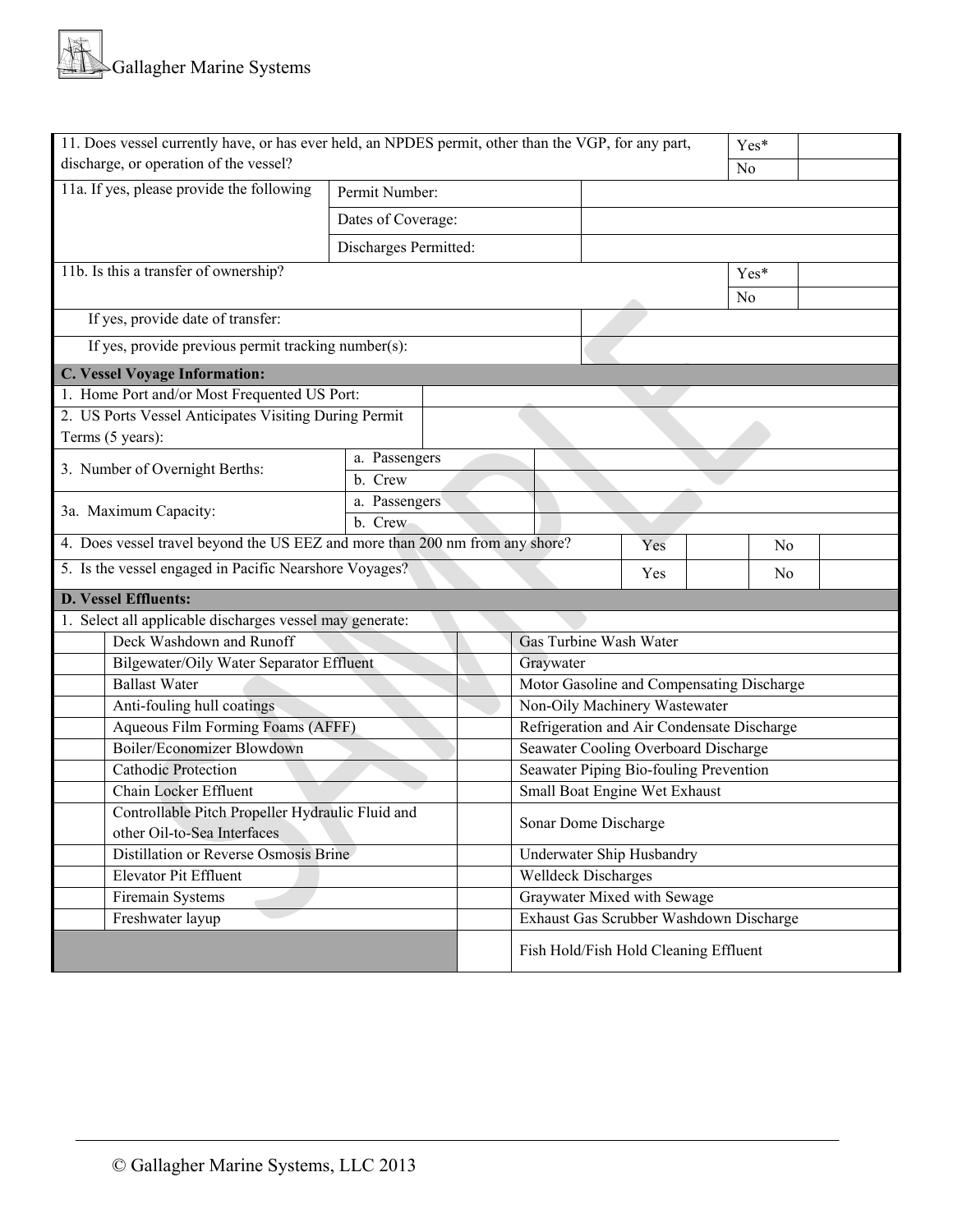| 2. Does Vessel ever engage in or have capacity to engage in industrial operations?<br>No<br>Yes*                                              |  |        |      |                                      |                           |    |        |  |  |
|-----------------------------------------------------------------------------------------------------------------------------------------------|--|--------|------|--------------------------------------|---------------------------|----|--------|--|--|
| $\ast$<br>a. If yes, please select appropriate box:                                                                                           |  |        |      |                                      |                           |    |        |  |  |
| Seafood processing                                                                                                                            |  | Mining |      |                                      | <b>Energy Exploration</b> |    |        |  |  |
| Other:                                                                                                                                        |  |        |      |                                      |                           |    |        |  |  |
| 3. Will vessel be using an experimental ballast water treatment system?                                                                       |  |        | Yes* |                                      | N <sub>0</sub>            |    |        |  |  |
| $\ast$<br>a. If yes, will the system discharge residual biocides?                                                                             |  |        |      | Yes*                                 |                           | No |        |  |  |
| b. If yes, are biocide concentrations below those listed in Part<br>$\ast$<br>5.8 of the Permit?                                              |  |        |      | Yes*                                 |                           | No |        |  |  |
| $\ast$<br>c. List the biocide residuals or derivatives that may be<br>discharged by the experimental ballast water treatment system:          |  |        |      |                                      |                           |    |        |  |  |
| 4. Is your vessel required to collect analytical monitoring? If so, for<br>which of the following discharges must you conduct monitoring:     |  |        |      | <b>Ballast Water</b>                 |                           |    |        |  |  |
|                                                                                                                                               |  |        |      | Bilgewater                           |                           |    |        |  |  |
|                                                                                                                                               |  |        |      | <b>Exhaust Gas Scrubber Effluent</b> |                           |    |        |  |  |
|                                                                                                                                               |  |        |      | Graywater*                           |                           |    |        |  |  |
| *If yes, please check the appropriate answer<br>I do not use a treatment system for<br>I use a treatment system<br>for Graywater<br>Graywater |  |        |      |                                      |                           |    |        |  |  |
| 5. Does vessel have onboard treatment systems for any other waste stream covered by this permit (e.g.,                                        |  |        |      |                                      |                           |    | $Yes*$ |  |  |
| Advanced Wastewater Treatment System for Graywater, Oily Water Separator)?                                                                    |  |        |      | N <sub>o</sub>                       |                           |    |        |  |  |
| $\ast$                                                                                                                                        |  |        |      |                                      |                           |    |        |  |  |
| If Yes, check all that apply and complete the following for each treatment system (all applicable):<br><b>Ballast Water</b>                   |  |        |      |                                      |                           |    |        |  |  |
| Bilgewater<br><b>Exhaust Gas Scrubber Effluent</b><br>Graywater                                                                               |  |        |      |                                      |                           |    |        |  |  |
| Graywater Mixed with Sewage<br>Other:                                                                                                         |  |        |      |                                      |                           |    |        |  |  |
| 5a. Waste Stream No. 1 (state):                                                                                                               |  |        |      |                                      |                           |    |        |  |  |
| State Treatment system type/design and manufacture below:                                                                                     |  |        |      |                                      |                           |    |        |  |  |
|                                                                                                                                               |  |        |      |                                      |                           |    |        |  |  |
|                                                                                                                                               |  |        |      |                                      |                           |    |        |  |  |
| Treatment system Capacity:                                                                                                                    |  |        |      |                                      |                           |    |        |  |  |
| Normal Treatment System Flow Rate:<br>Gallons/day<br>Liters/day                                                                               |  |        |      |                                      |                           |    |        |  |  |
| Residual (wastes) generated by this treatment system:                                                                                         |  |        |      |                                      |                           |    |        |  |  |
| How they are disposed:                                                                                                                        |  |        |      |                                      |                           |    |        |  |  |
| 5b. Waste Stream No. 2 (state):                                                                                                               |  |        |      |                                      |                           |    |        |  |  |
| State Treatment system type/design and manufacture below:                                                                                     |  |        |      |                                      |                           |    |        |  |  |
|                                                                                                                                               |  |        |      |                                      |                           |    |        |  |  |
| Treatment system Capacity:                                                                                                                    |  |        |      |                                      |                           |    |        |  |  |
| Normal Treatment System Flow Rate:<br>Gallons/day<br>Liters/day                                                                               |  |        |      |                                      |                           |    |        |  |  |
| Residual (wastes) generated by this treatment system:                                                                                         |  |        |      |                                      |                           |    |        |  |  |
| How they are disposed:                                                                                                                        |  |        |      |                                      |                           |    |        |  |  |